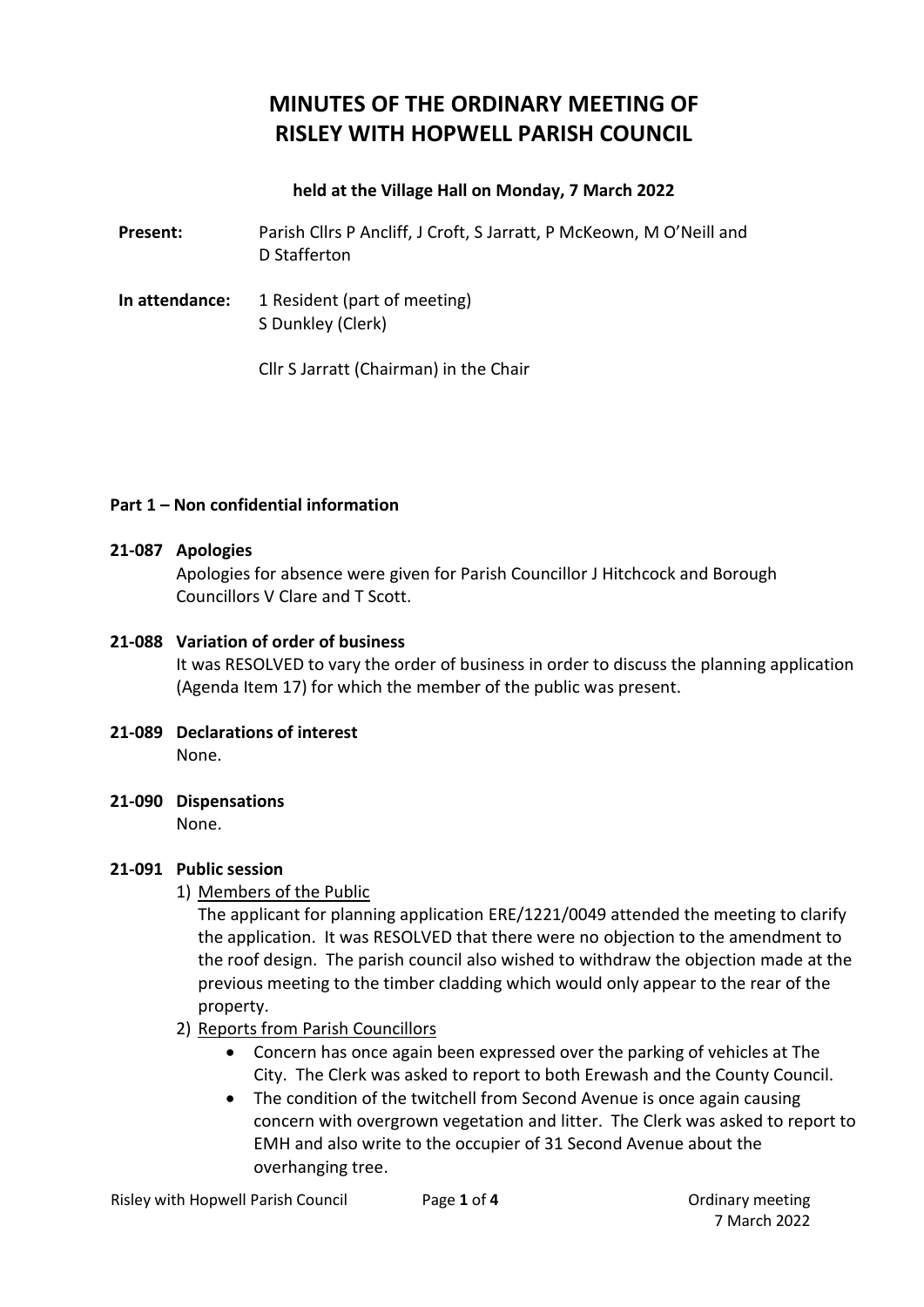- It was reported that the Willoughby Trust was moving towards selling some of its land.
- The Village Hall Management Committee had recently met and it was reported that the iron gate which bore the diffibrillator sign had been stolen. Cllr Ancliff had a surplus sign which could be used. It was also proposed to hold an event during the Platinum Jubilee weekend.
- 3) Reports from the Police Liaison Officer, County Council and Borough Council
	- (a) The latest crime activity report from Neighbourhood Watch had been circulated to members and was noted. It was also noted that the proposed leaflet regarding parking on Derby Road had still not been delivered to all residents.
- I (b) The Borough report had been circulated to members prior to the meeting and will be displayed on the noticeboards and website.

# **21-092 Minutes of the Ordinary Meeting held on 7 February 2022**

The minutes of the ordinary meeting held on 7 February 2022 were proposed as a correct record by Cllr Ancliff and seconded by Cllr Croft. These were unanimously agreed and signed by the Chairman.

#### **21-093 Exempt items**

None.

# **21-094 Chairman's announcements/report**

The Chairman reported that the Jubilee tree was to be planted on the play area on Wednesday, 9 March and invited parish councillors to attend.

#### **21-095 Clerk's report**

- Unable to hire the Village Hall in August for the Bold as Brass concert but 19 June has been offered. Still seeking a band.
- No reply had been received on the overgrown trees at Tignarosen.
- The community waste collection was once again a resounding success.
- A request had been received from the PTA of the school for the use of Rush Meadow for their summer fair on 9 July. This was agreed.
- A reply had been received from DCC on the request for a bench in memory of Adam Barry. There are certain requirements due to the road being in the national speed limit and the Clerk was asked to inform Mrs Barry of these.

#### **21-096 Derbyshire Association of Local Councils**

The March newsletter had been circulated to all members, the contents of which were noted.

#### **21-097 Matters for determination**

- a) The Clerk confirmed that the national beacon lighting event was to be held at 9.45pm on Thursday, 2 June but as the parish council was unable to hire the Village Hall it was RESOLVED that nothing could be arranged.
- b) The quotation for the stock fencing at Rush Meadow was still awaited and it was RESOLVED to add the length across the hedge adjoining the church yard to the job specification.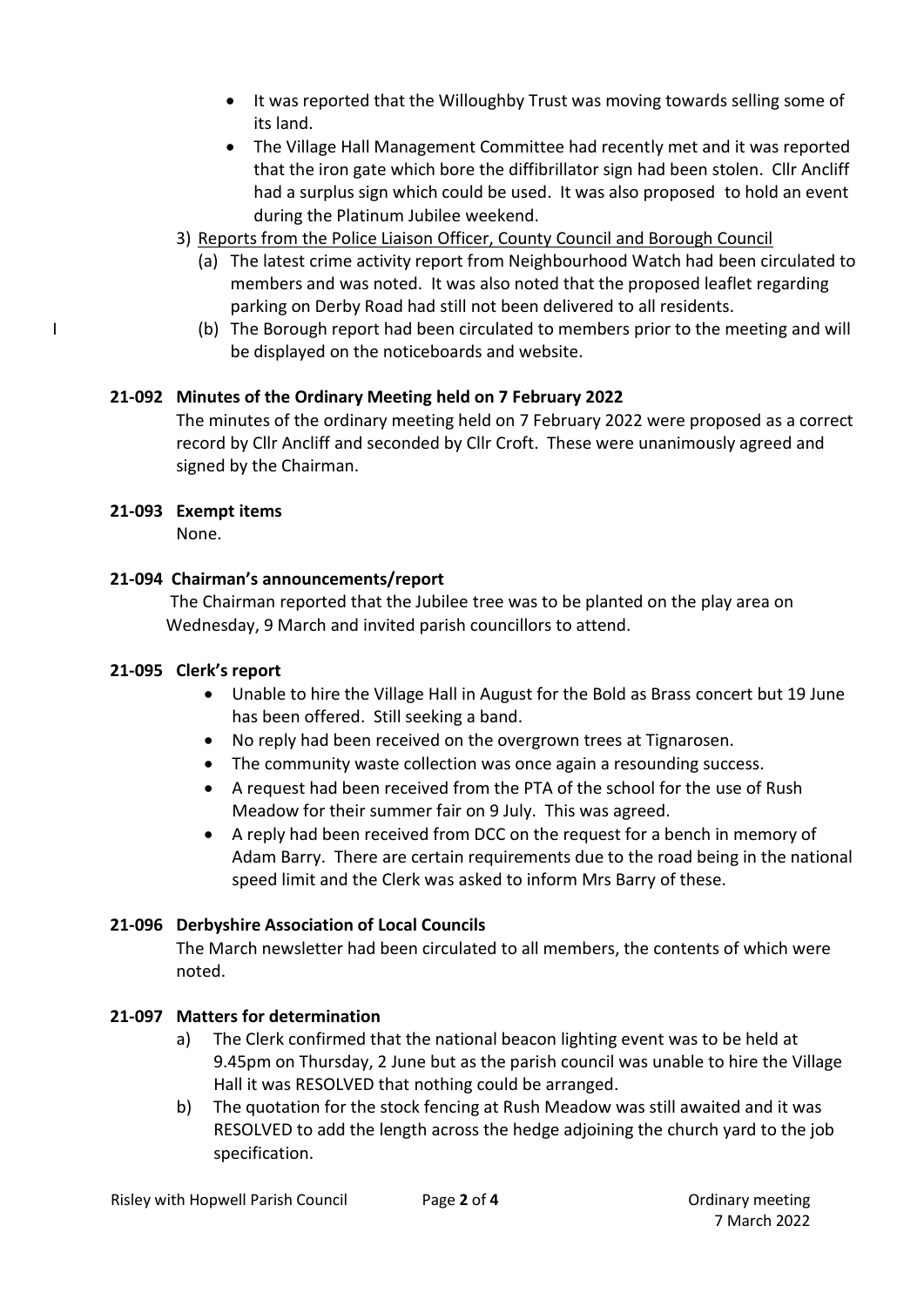c) A second quotation had been received for the cleaning of the war memorial from Bonsers Restoration. It was proposed by Cllr Croft, seconded by Cllr O'Neill and approved that this quotation be accepted and to ask for the work to be carried out in time for the centenary in July.

# **21-098 Finance**

# (a) **Accounts for payment**

It was RESOLVED to approve the following payments:

| Payee                           |                        | <b>Total cost</b> | <b>VAT</b> |
|---------------------------------|------------------------|-------------------|------------|
| <b>Fox Grounds Maintenance</b>  | <b>Mowing Contract</b> | £493.99           | £82.33     |
| Ltd                             | (February)             |                   |            |
| Salary/Expenses (February)      |                        | £314.64           |            |
| <b>HMRC</b>                     | <b>PAYE</b>            | £71.20            |            |
| Back pay for salary             | April 2021-March 2022  | £71.07            |            |
| <b>Risley Memorial Hall</b>     | Room Hire (February)   | £15.00            |            |
| <b>Expenses (Ink Cartridge)</b> |                        | £34.74            |            |

# (b) **Receipts**

NIL

# **21-099 Playground inspections**

The inspection had been carried out by Cllr McKeown. The surface around the junior swings has cracked and requires a repair. There are a few gaps in the hedges on the north and east sides of the play area. The Clerk was asked to seek two further quotes to the wetpour surface.

#### **21-100 Planning**

ERE/0222/0077 – 50 Bostocks Lane, Sandiacre. No objection.

#### **21-101 Matters for information**

(a) Community Speedwatch Report – this was noted and Cllr McKeown was thanked for his work

#### **21-102 Future agenda items**

- Co-option onto Parish Council
- 2022-23 Budget (April)
- Various policies
- Works to play area equipment
- Noticeboard Derby Road
- Review of parish's carbon footprint
- Summer floral displays

Dates of future meetings: 4 April and 5 May 2022 (AGM and Annual Parish Meeting (revised date due to bank holiday).